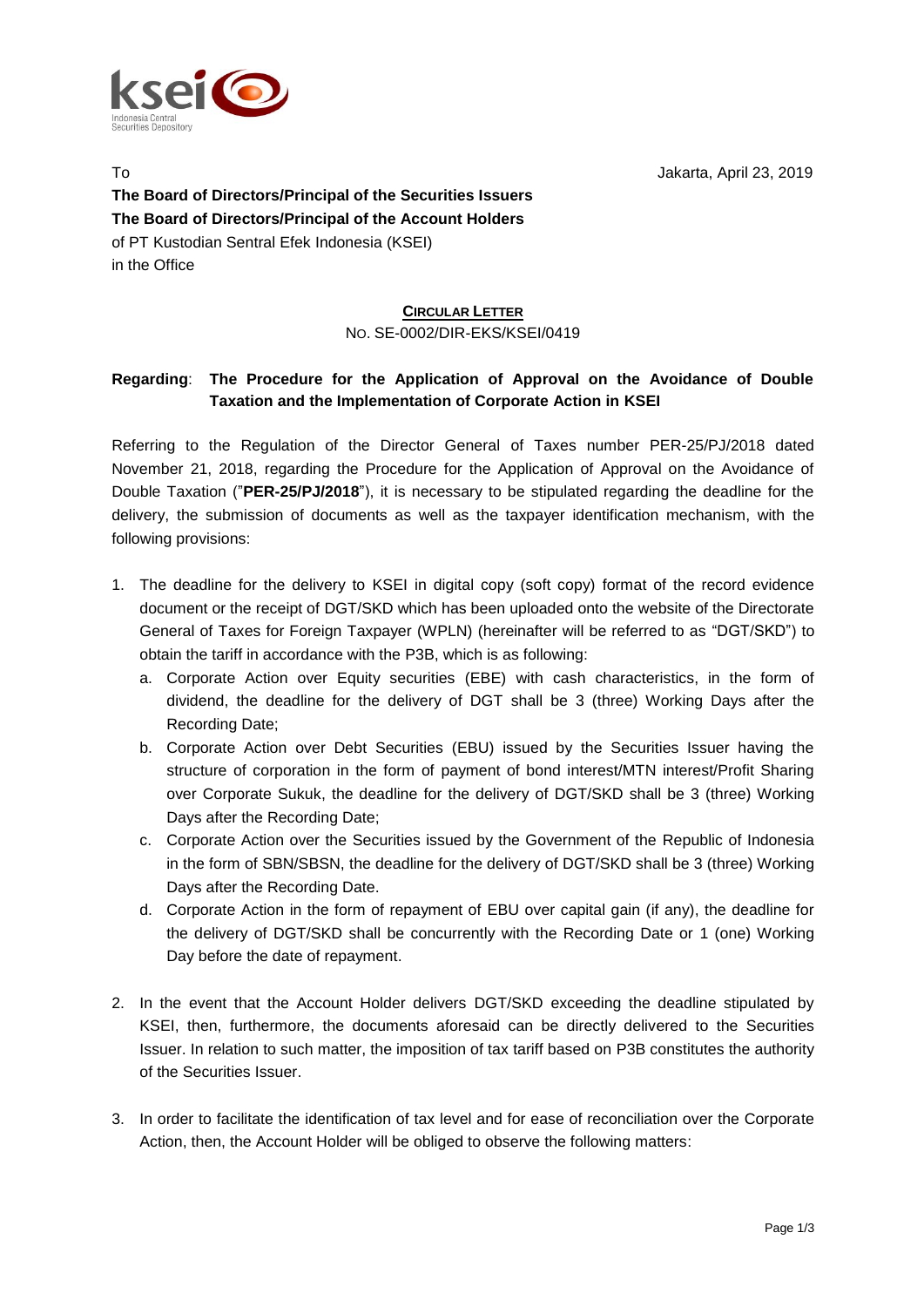

- a. The Delivery of DGT/SKD, KITAS [Limited Stay Permit Card], NPWP [Taxpayer Identification Number] including the request for the correction of calculation which covers the holding period for EBU shall be delivered to KSEI concurrently with the cover letter containing information as stated in the attachment to this Circular Letter;
- b. The Implementation of the procedure for the delivery of DGT/SKD aforesaid will be started for Corporate Action with the Recording Date starting as of May 13, 2019;
- c. Before the Recording Date on May 13, 2019, then, KSEI will remain applying the quick refund as the implementation before the application of PER-25/PJ/2018;
- d. On the beginning of the implementation as referred to in this Circular Letter, then, the Account Holder will be obliged to deliver the copy of DGT/SKD by writing the information with regard to the number of Securities Sub-Account (SRE) on the top right side with clear and readable writings as the documentation of KSEI and it is only 1 (one) time for every SRE;
- e. The delivery of copy of DGT/SKD aforesaid may be carried out before the Corporate Action is conducted at the latest in accordance with the deadline stipulated by KSEI.
- 4. In relation to the deadline for the delivery of DGT/SKD from the Account Holder to KSEI, as the follow-up of the Corporate Action of the Securities Issuer, then, will be applicable the following provisions:
	- a. In the event that the payment of Corporate Action over EBE as referred to in point 1 is carried out exceeding 10 (ten) Working Days after the Recording Date, the KSEI will request the Securities Issuer to carry out the transfer of fund in the form of net calculation after tax;
	- b. In the event that the payment of Corporate Action over EBE is on the same day or less than 10 (ten) Working Days after the Recording Date, then, KSEI will request the Securities Issuer to carry out the transfer of gross fund to WPLN and net fund to WPDN; or
	- c. In the event that the payment of Corporate Action over EBE constitutes gross fund calculation for WPLN, then, the tax refund over the Corporate Action will be carried out by KSEI after the Distribution Date of the Corporate Action, or before the payment of tax is carried out, to the extent the Recording date and the Distribution Date of the Corporate Action is carried out on different month.
- 5. Every delivery of record evidence document or receipt of DGT/SKD by using digital copy (soft copy) format, must be delivered with due observance of the procedure as further stipulated in this Circular Letter.
- 6. In relation to the DGT/SKD delivered to KSEI, KSEI will not carry out any verification whatsoever on the conformity or correctness of the DGT/SKD. In the event that there is any non-conformity or mistake over the content or the procedure in the delivery of the DGT/SKD to KSEI and/or the Directorate General of Taxes, then, the Account Holder will be obliged to take responsibility over the consequences arising from such mistake.
- 7. With the enactment of KSEI Circular Letter No. No.SE-0002/DIR-EKS/KSEI/0419 dated April 23, 2019, regarding the Procedure for the Application of Approval on the Avoidance of Double Taxation and the Implementation of Corporate Action at KSEI, then, KSEI Circular Letter No. SE-0001/DIR-EKS/KSEI/0315 dated March 25, 2015, regarding the Procedure for the Delivery of Domicile Letter (SKD) for Foreign Taxpayer at KSEI, is revoked and declared of no longer being valid.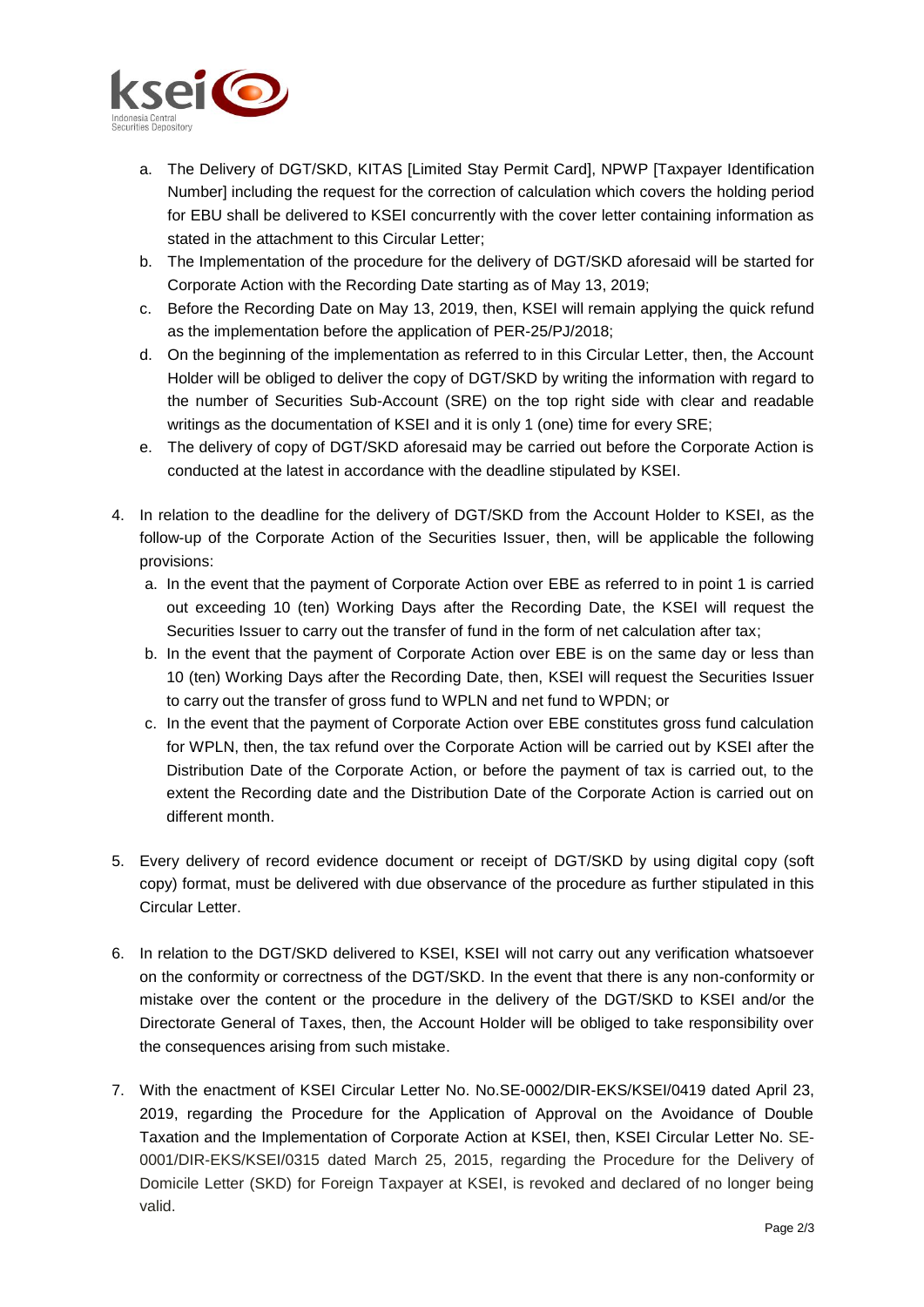

8. This Circular Letter will be effective starting as of its date of issuance.

In witness whereof, we convey the above. Thank you for your attention.

Regards,

| Friderica Widyasari Dewi  | Syafruddin | <b>Supranoto Prajogo</b> |  |
|---------------------------|------------|--------------------------|--|
| <b>President Director</b> | Director   | Director                 |  |

Copies sent to:

- 1. The Chief Executive Officer of Capital Market Supervisory of the Financial Services Authority (OJK);
- 2. The Head of the IIA Capital Market Supervising Department of OJK;
- 3. The Director of Securities Institution Supervisory of OJK;
- 4. The Director of Securities Transaction Supervisory of OJK;
- 5. The Director of Capital Market Management of OJK;
- 6. The Board of Directors of PT Bursa Efek Indonesia;
- 7. The Board of Directors of PT Kliring Penjaminan Efek Indonesia;
- 8. The Indonesian Issuers Association;
- 9. The Indonesian Securities Administration Bureau Association
- 10. The Indonesian Securities Companies Association;
- 11. The Indonesian Custodian Banks Association;
- 12. The Board of Commissioners of KSEI; and
- 13. The Board of Directors of KSEI.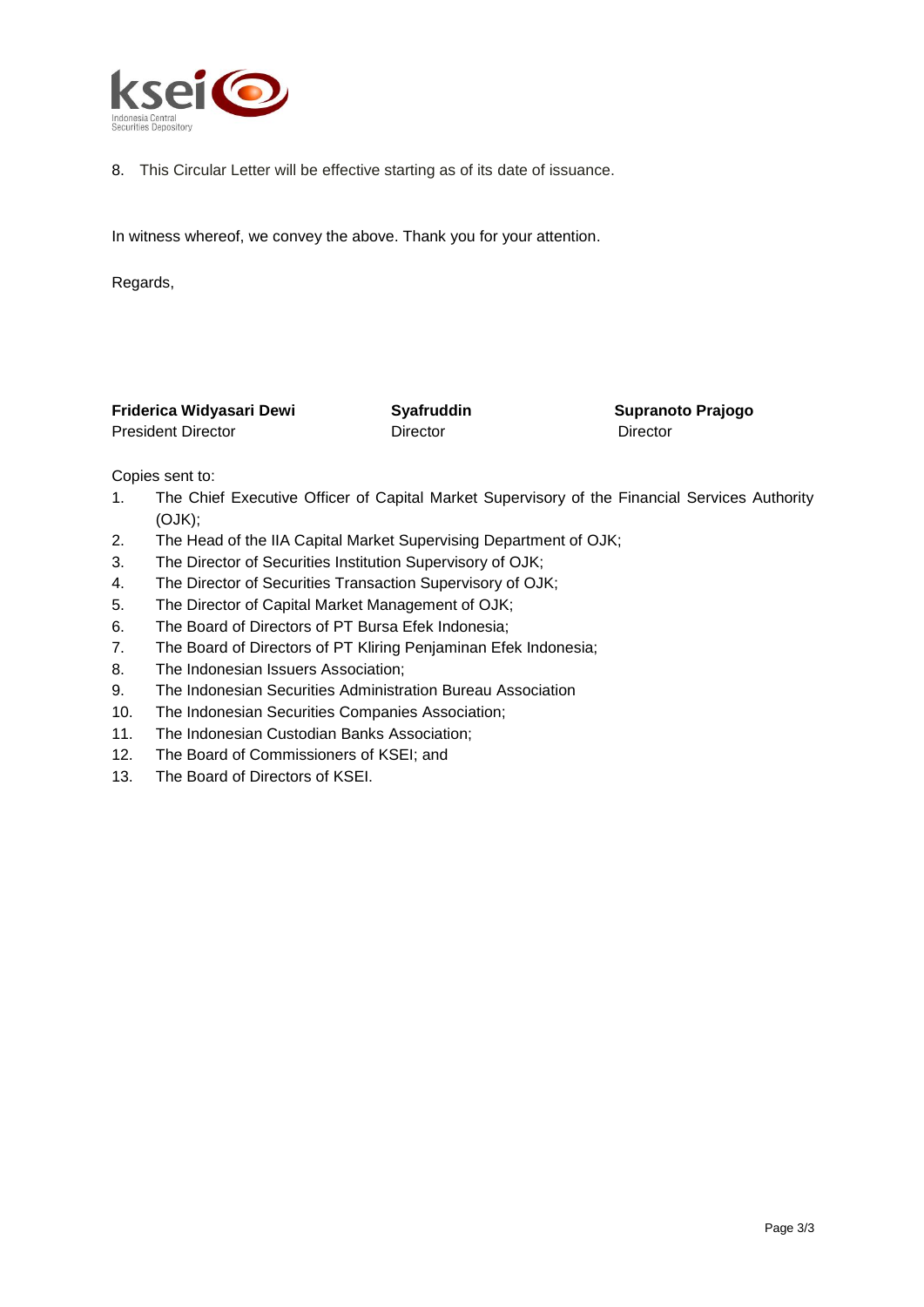## **Procedure for the Delivery of Digital Copy (Soft Copy) of Record Evidence Document or the Receipt of DGT/SKD**

The provision regarding procedure for the delivery of digital copy (soft copy) of record evidence document or the receipt of DGT/SKD can be carried out by means of 2 (two) mechanisms, which are as the following:

- **1. Delivery via e-mail which is addressed to [tk@ksei.co.id](mailto:tk@ksei.co.id) or through other media (USB/CD/DVD) addressed to the Corporate Action Unit of KSEI**
	- a. Subject: Delivery of DGT
	- b. Content:
		- Cover Letter
		- Soft copy of record evidence document/receipt of DGT/SKD bearing SRE as the file name;
- **2. Other mechanisms which will be stipulated in the future by KSEI.**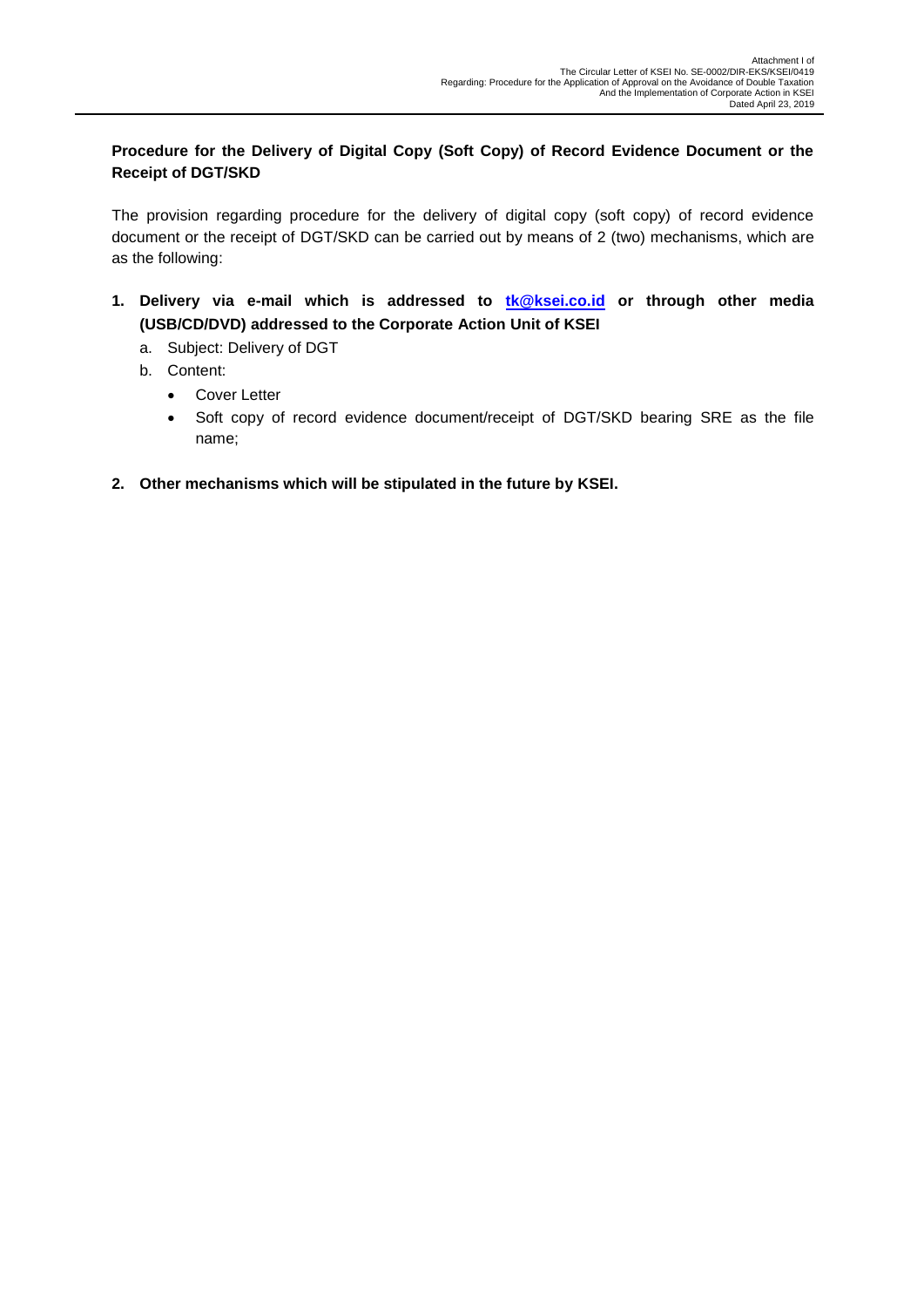Jakarta, (date of letter)

## **To**

## **The Corporate Action Unit**

PT Kustodian Sentral Efek Indonesia Indonesia Stock Exchange Building, Tower 1, 5<sup>th</sup> Floor Jl. Jend. Sudirman Lot 52-53 Jakarta 12190

## **Regarding : Application for the Correction of Calculation on the Corporate Action Activity**

Dear Sirs/Madams,

The following is the application for the correction of data to be adjusted:

Code of Securities : Name of Securities : Recording Date : Payment Date :

## **A. Change of Tax Tariff\*)**

| No. | Sub-<br><b>Account</b><br>' SID | <b>Account</b><br><b>Name</b> | Country<br><b>According</b><br>to DGT | No. of<br><b>Receipt of</b><br><b>DJP Online</b> | <b>Previous Tax</b><br>Tariff (%) | <b>Appropriate Tax</b><br>Tariff (%) | <b>Tax</b><br><b>Difference</b><br>(IDR) |
|-----|---------------------------------|-------------------------------|---------------------------------------|--------------------------------------------------|-----------------------------------|--------------------------------------|------------------------------------------|
|     |                                 |                               |                                       |                                                  |                                   |                                      |                                          |
| ົ   |                                 |                               |                                       |                                                  |                                   |                                      |                                          |
| 3   |                                 |                               |                                       |                                                  |                                   |                                      |                                          |

#### **B. Change of Holding Period\*) due to transfer of asset**

| No. | Sub-<br>Account /<br><b>SID</b> | <b>Account</b><br><b>Name</b> | Holding /<br><b>Balance</b> | <b>Previous Holding</b><br><b>Period (total</b><br>number of days) | Appropriate<br><b>Holding Period</b><br>(total number of<br>days) | <b>Tax Difference</b><br>(IDR) |
|-----|---------------------------------|-------------------------------|-----------------------------|--------------------------------------------------------------------|-------------------------------------------------------------------|--------------------------------|
|     |                                 |                               |                             |                                                                    |                                                                   |                                |
| 2   |                                 |                               |                             |                                                                    |                                                                   |                                |
| 3   |                                 |                               |                             |                                                                    |                                                                   |                                |

#### **C. Acquisition Price/Purchase Price (%)\*)**

| No. | Sub-<br>Account /<br><b>SID</b> | <b>Account</b><br><b>Name</b> | Holding /<br><b>Balance</b> | <b>Acquisition Price /</b><br><b>Purchase Price (%)</b> | <b>Tax Difference</b><br>(IDR) |
|-----|---------------------------------|-------------------------------|-----------------------------|---------------------------------------------------------|--------------------------------|
|     |                                 |                               |                             |                                                         |                                |
| 2   |                                 |                               |                             |                                                         |                                |
| 3   |                                 |                               |                             |                                                         |                                |